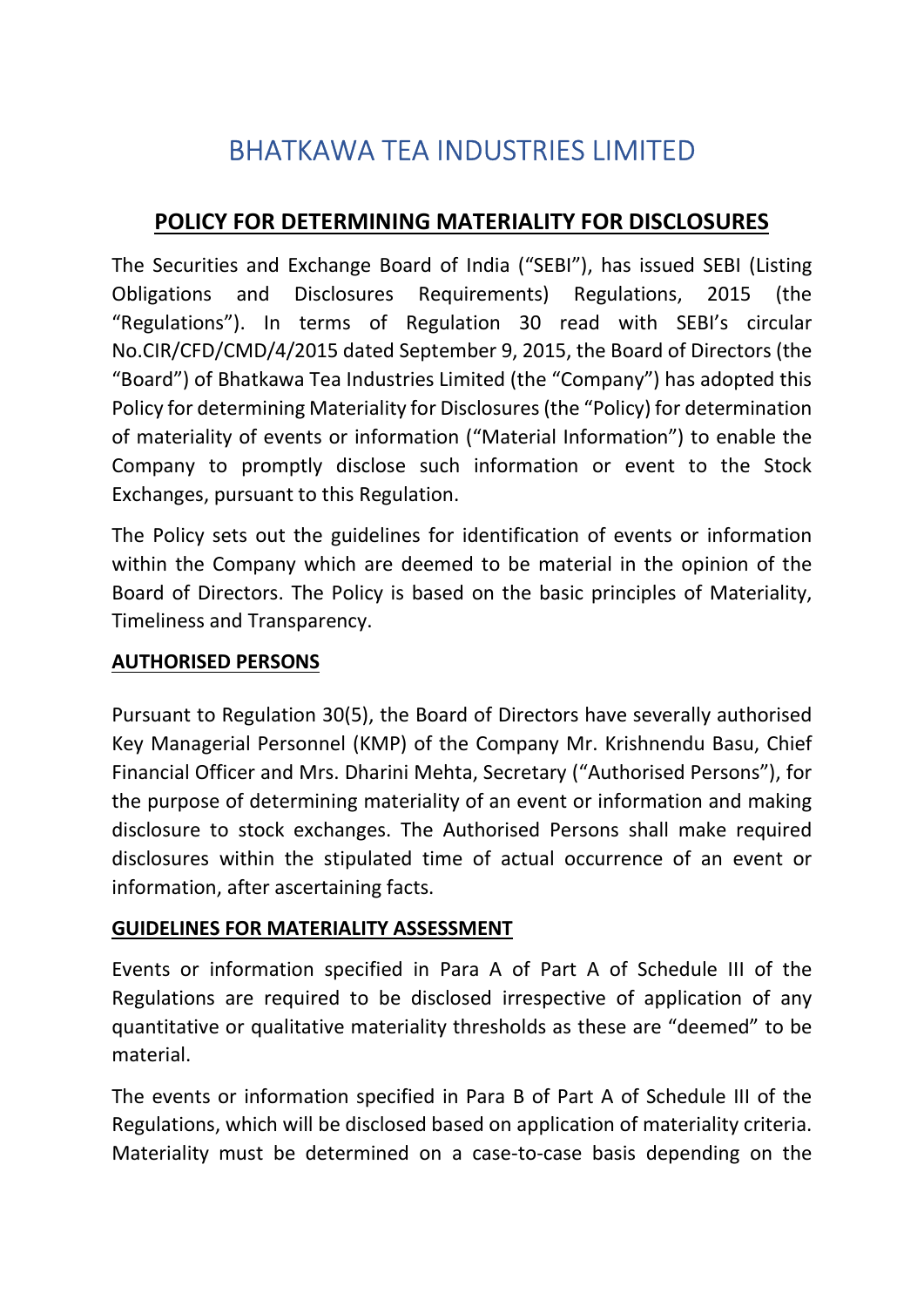material facts and the circumstances pertaining to the information or event and would be determined based on any of the following criteria:

a) Quantitative Materiality Thresholds: Where the value involved in an event or the impact of an event exceeds 10% of the gross turnover or revenue or total income; or exceeds 20% of the net worth, whichever is lower.

b) Qualitative Materiality Criteria: Where the omission of disclosure of such event or information is likely to result in discontinuity or alteration of event/information already available publicly or result in significant market reaction, if the said omission became public at a later date.

c) Board Decision: An event/information if treated as material in the opinion of the Board.

The Company shall also disclose to the Stock Exchanges-

i. To disclose material events or information with respect to the subsidiaries of the Company.

ii. Any other event/information viz. major development that is likely to affect business, e.g. emergence of new technologies, any change of accounting policy that may have significant impact on the accounts, etc and brief details thereof and any other information which is exclusively known to the Company which may be necessary to enable the security holders of the Company to appraise its position and to avoid the establishment of a false market in such securities.

iii. To consider such other events or information that may require disclosure to be made to the stock exchanges which are not explicitly defined in the SEBI Regulations and determine the materiality, appropriate time and contents of disclosure for such matters.

#### **DISCLOSURE**

Any event or information falling under Regulation 30 of SEBI Regulations shall be informed to the Authorised Person(s) promptly upon occurrence, with adequate supporting data/information, to facilitate a prompt and appropriate disclosure to the stock exchange. The Company shall provide such details while making a disclosure of events/information as are mentioned in the circular issue by SEBI along with such other details as may be required be SEBI/the Stock Exchanges from time to time or as may be prescribed under the Listing Regulations.